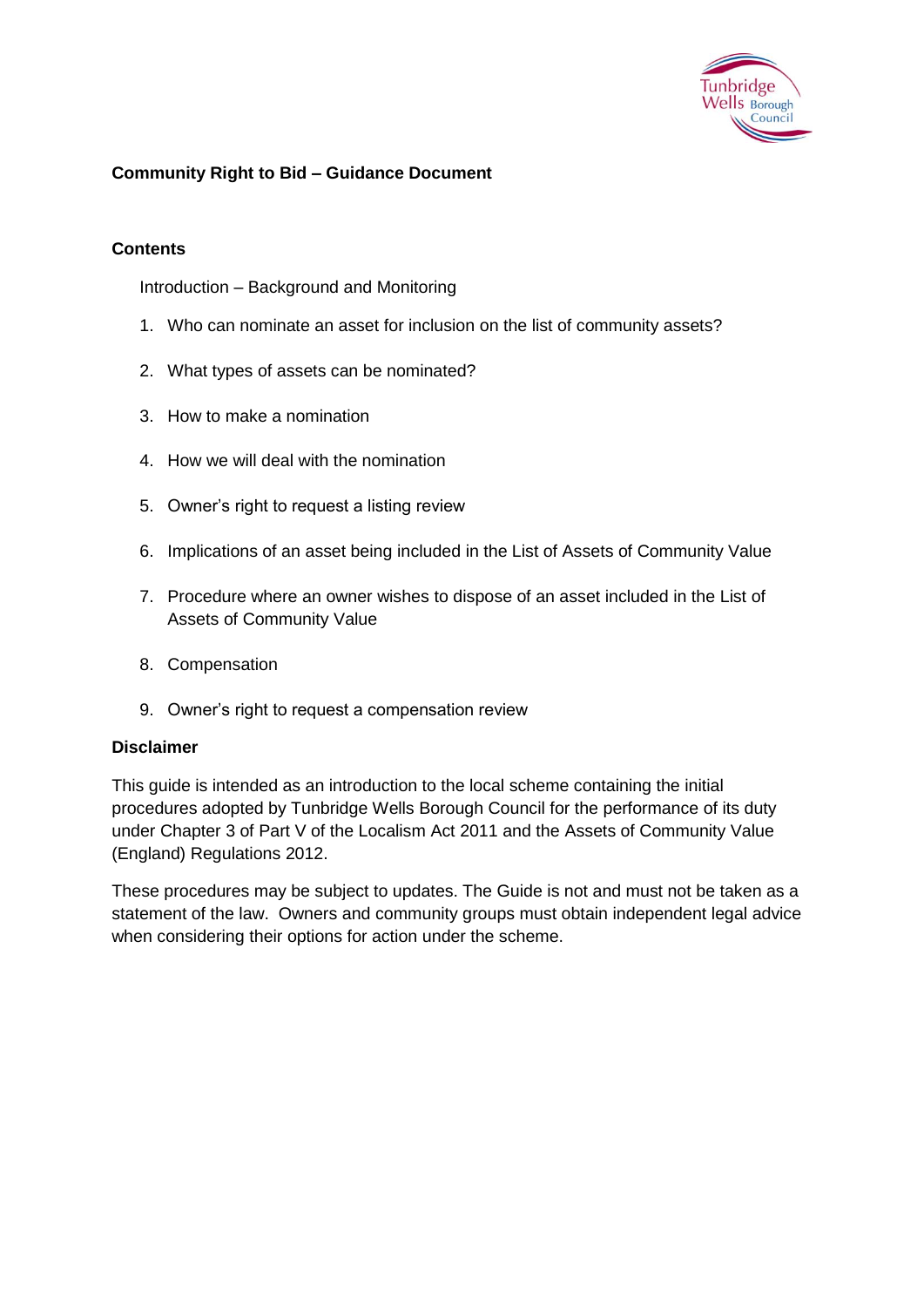

# **Introduction**

# Background

The Community Right to Bid was introduced under the Localism Act 2011 and provides Town and Parish Councils and local voluntary and community organisations with the right to nominate local land or buildings which they believe to be of importance to their community's social well-being, for inclusion on a list of assets of community value maintained by the local authority.

The aim is that, if the asset subsequently comes up for sale, then they will be given a fair chance to make a bid to buy it on the open market.

This document is intended to provide guidance to Council services, groups or organisations interested in nominating an asset for listing, and owners of those assets and to set out how Tunbridge Wells Borough Council will meet the associated requirements set out in The Assets of Community Value (England) Regulations 2012.

This document should be read in conjunction with the Regulations, which, read together with Chapter 3 of Part V of the Localism Act 2011 (sections 87-108) provide full details of the legislative provisions.

#### Monitoring arrangements

Arrangements for the way in which the Council will meet the requirements of the Regulations will be reviewed within 6 months of the implementation of this new legislation. The Council will monitor its compliance with the requirements set out in this document.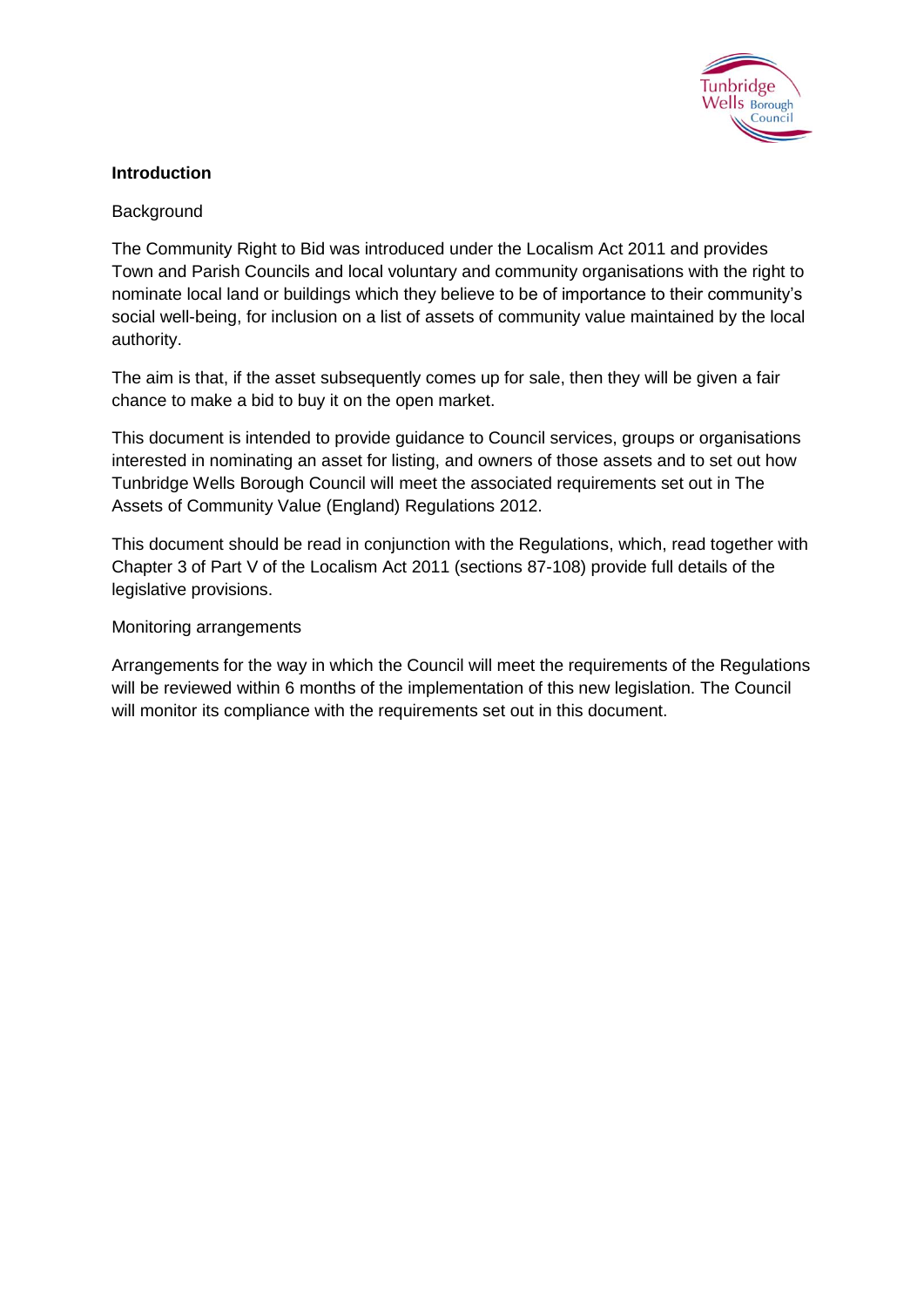

# **1. Who can nominate an asset for inclusion on the List of Community Assets?**

- 1.1 Nominations may be submitted by the following:
	- A body designated as a neighbourhood forum under the Town and Country Planning Act;
	- Town and Parish Council;
	- Unincorporated body with at least 21 individual members and which does not distribute any surplus it makes to its members;
	- Charity;
	- Company limited by guarantee which does not distribute any surplus it makes to its members;
	- Industrial and Provident Society which does not distribute any surplus it makes to its members; and
	- Community Interest Company.
- 1.2 The above groups (except the Town or Parish Council in which the asset is located) will need to demonstrate amongst other matters, a local connection, as follows:
	- Activities wholly or partly concerned with local authority's area or neighbouring local authority area;
	- Any surplus made wholly or partly applied for benefit of the local authority's area or a neighbouring local authority area; or
	- unincorporated bodies must have at least 21 local members included on the register of electors.

# **2. What types of assets can be nominated?**

- 2.1 Both privately or publicly owned land or buildings may be nominated where it is considered that the asset has `community value'. Included in the Regulations' definition of land and buildings is part of a building, part of any other structure and mines and minerals, whether or not held with the surface.
- 2.2 Community Value is defined as follows:
	- The principle use of the asset currently, or in the recent past, has furthered the social wellbeing or cultural, recreational or sporting interests of the local community; and
	- This use will continue to further the social wellbeing or interests of the local community.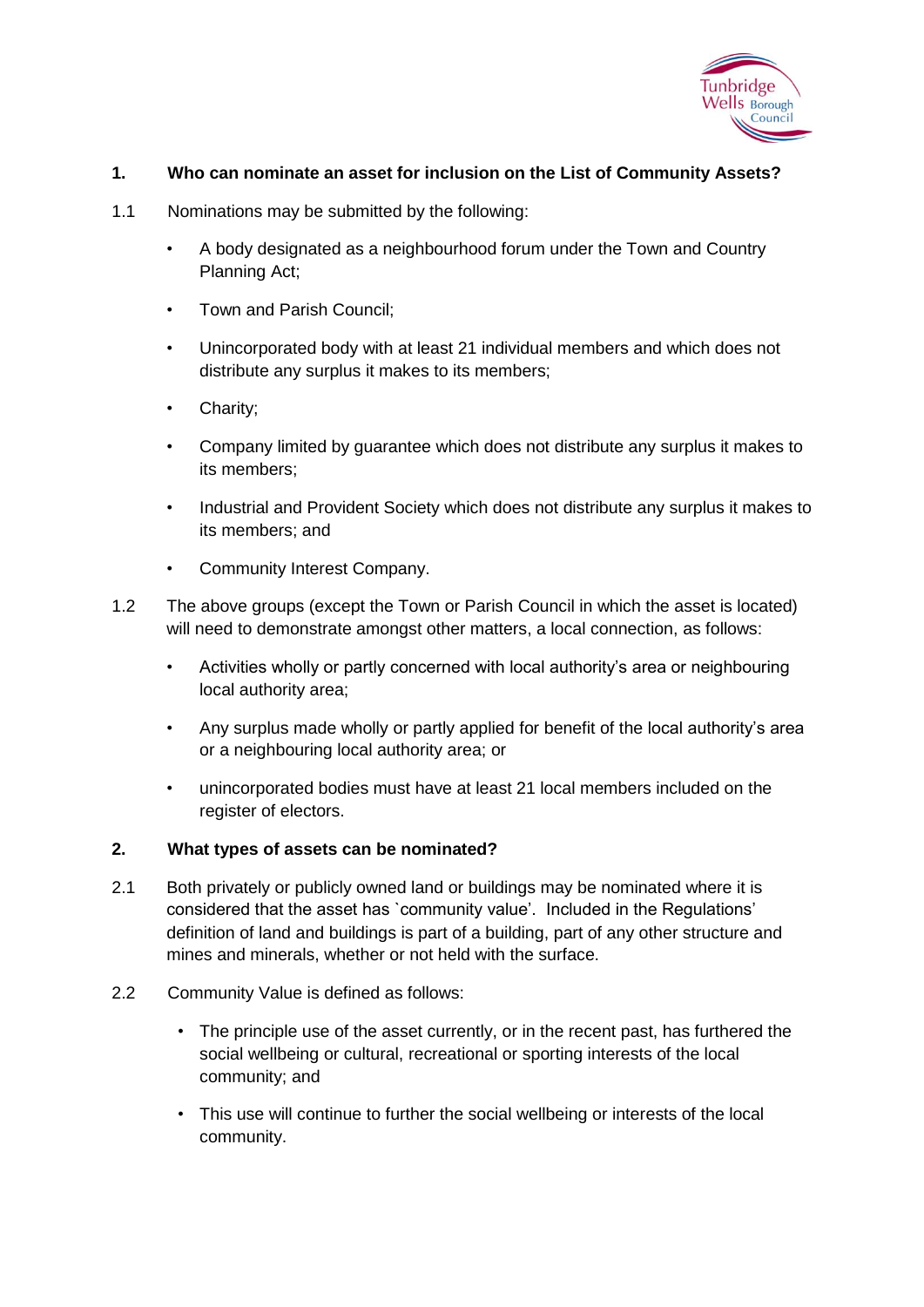

- 2.3 Where the asset does not currently demonstrate `community value' (as above), it may still be nominated where it is possible to demonstrate that the asset's main use did further the social wellbeing or cultural, recreational or sporting interests of the local community in the recent past and where it is realistic to think that it will do so again in the next 5 years.
- 2.4 The following exemptions apply the Regulations provide further detail and definition.
	- Land attached to residential property;
	- Land covered by Caravan Sites Act;
	- Land used by public utilities; or
	- Non commercial disposals such as on inheritance (but owners and community groups must seek independent legal advice as there are many such exceptions).

#### **3. How to make a nomination**

3.1 Nominations must be in writing using the Council's Assets of Community Value Nomination Form available on the Tunbridge Wells Borough Council website or by contacting:

Economic Development Team

Tunbridge Wells Borough Council

Town Hall

Tunbridge Wells TN1 1RS

- 3.2 Nominations will need to be supported with the following information:
	- A description of the nominated asset including its proposed boundaries for example, as demonstrated by Land Registry title documents and supporting maps which are less than one month old;
	- A statement of all information which the nominator has with regard to the names of current occupiers and the names and current, or last known addresses, of all those holding a freehold or leasehold estate in the land;
	- Reasons for thinking that the Council should conclude that the land is of community value; and
	- Evidence that the nominator is eligible to make a nomination (in line with requirements set out above).
- 3.3 Nominations should be sent to: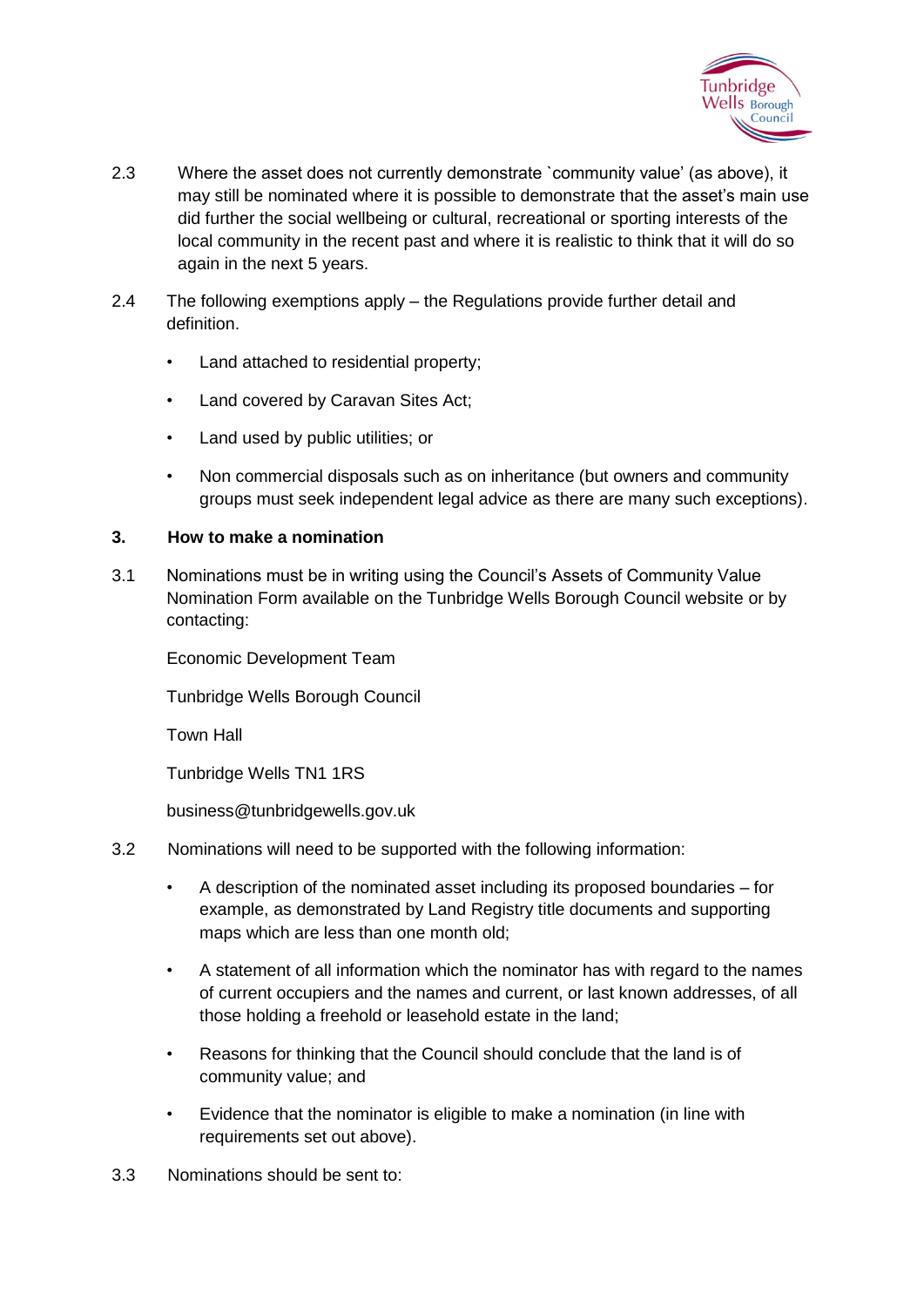

Economic Development Team

Tunbridge Wells Borough Council

Town Hall

Tunbridge Wells TN1 1RS

business@tunbridgewells.gov.uk

3.4 The nominator's contact details, as provided on the nomination form, will be used for future correspondence, including, in the event that the asset is listed, notice that the owner has advised of an intention to dispose of the asset. It is therefore essential that the nominator ensures that any changes in contact details during the period of the listing are notified to the Council via the address above.

### **4. How we will deal with the nomination**

- 4.1 Nominations will usually be acknowledged within 5 working days.
- 4.2 Nominations will be considered in line with the requirements set out in the Regulations including taking all practical steps to notify the following that the asset is being considered for listing:
	- The relevant Town or Parish council;
	- The owner of the asset:
	- Where the owner is not the freeholder:
		- the holder of the freehold estate
		- the holder of any leasehold estate other than the owner; and
	- Any lawful occupant.
- 4.3 The Council will decide whether the nominated asset should be included in the list within 8 weeks of receiving the nomination.
- 4.4 We will notify the following of the decision reached and the reasons for this decision:
	- The owner of the land;
	- The occupier of the land (if not the owner);
	- The nominator;
	- Where they are not the owner, the holder of the freehold estate and the holder of any leasehold estate; and
	- The relevant Town or Parish Council.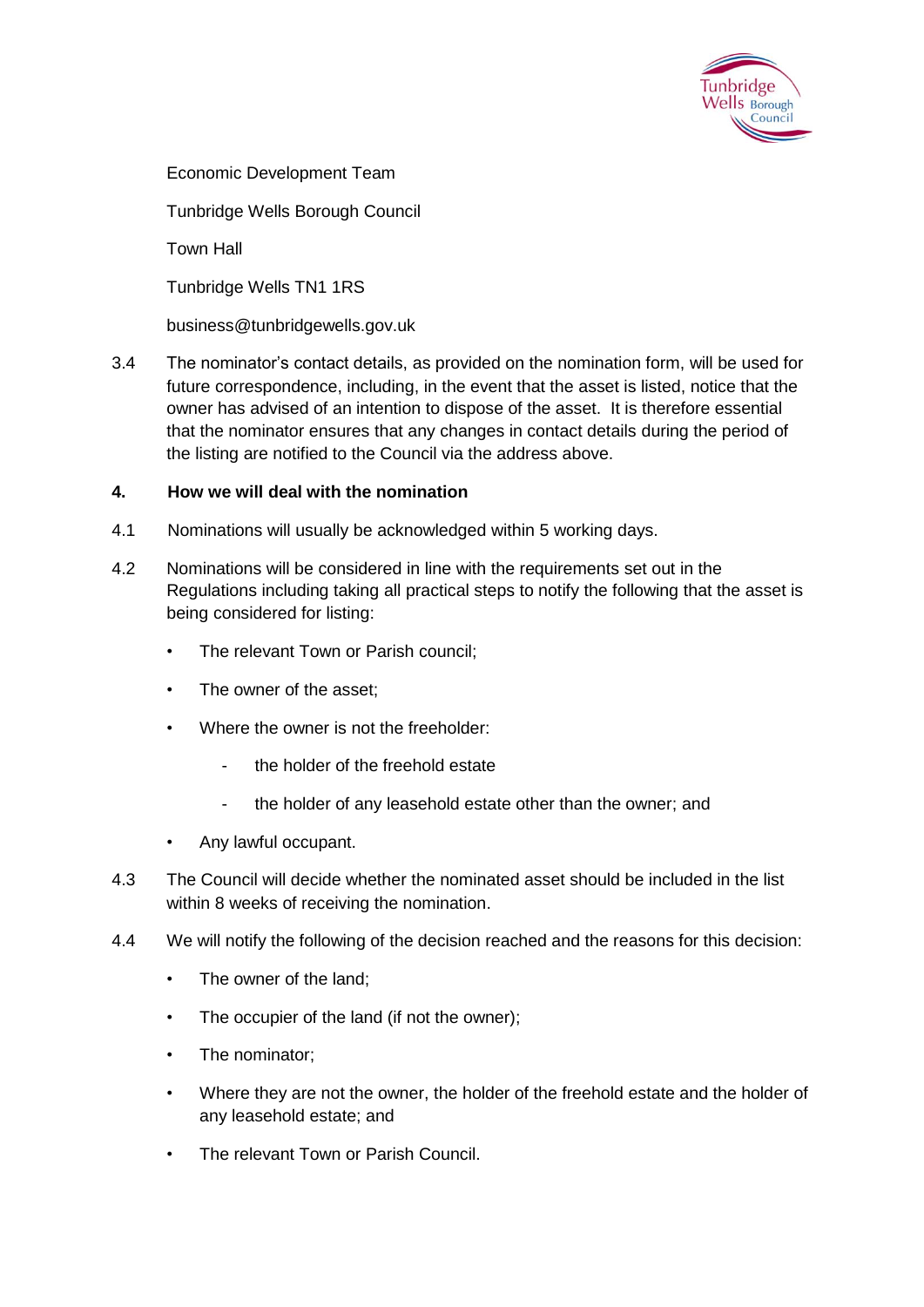

- 4.5 Where the Council is unable to notify any of the above, we will publish details on the Tunbridge Wells Borough Council website and publish details in a local newspaper to bring the listing to the person's attention.
- 4.6 We will publish on the Tunbridge Wells Borough Council website on the following link [www.tunbridgewells.gov.uk](http://www.tunbridgewells.gov.uk/) both:
	- The List of Assets of Community Value; and
	- A list of assets nominated by unsuccessful community nominations.
- 4.7 Copies of these lists will also be available for inspection at the Town Hall. A copy of the lists may also be requested by visiting the Gateway or by contacting:

Economic Development Team

Tunbridge Wells Borough Council

Town Hall

Tunbridge Wells TN1 1RS

business@tunbridgewells.gov.uk

4.8 Assets will be listed for a period of 5 years and be notified to the Land Registry as a registered restriction upon the property (and a Local Land charge).

# **5. Owner's right to request a listing review**

- 5.1 The owner of an asset included in the List of Assets of Community Value may ask the Council to review a decision. This request must be made in writing within 8 weeks of the date upon which we provided the owner with written notification of our decision, or longer where we have agreed to this in writing.
- 5.2 The request should be sent to:

Economic Development Team

Tunbridge Wells Borough Council

Town Hall

Tunbridge Wells TN1 1RS

- 5.3 We will usually acknowledge receipt of the request within 5 working days and advise of the procedure to be followed in connection with the review. The review will be undertaken by a Senior Officer independent of the original decision making process.
- 5.4 The owner may request an oral hearing and may appoint any representative to act on his or her behalf in connection with the review. Where no request for an oral hearing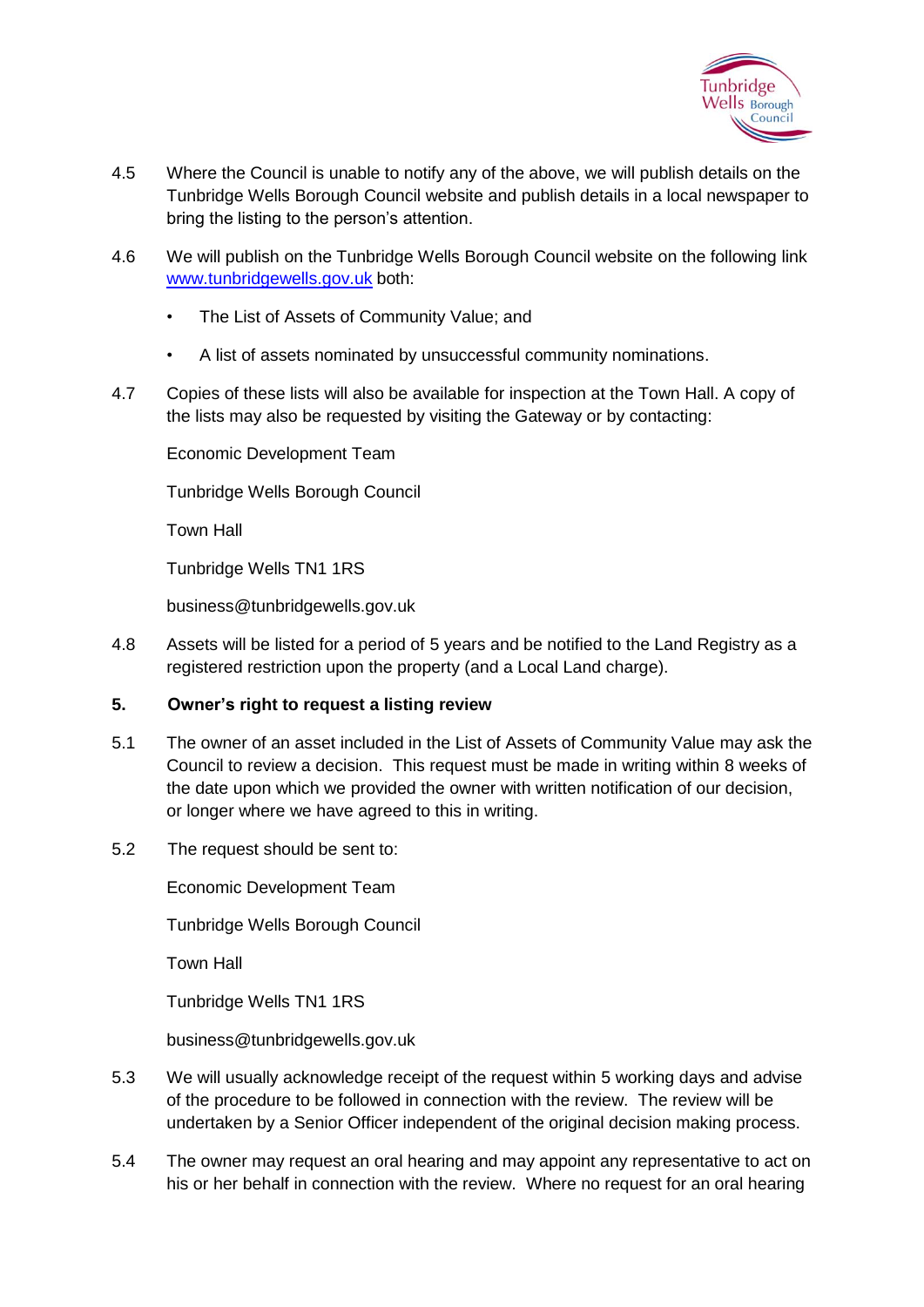

is made by the owner, we will decide whether or not an oral hearing would be beneficial to the review process. The owner, or their representative, may make written and oral representation to the reviewer.

- 5.5 We will complete the review process within 8 weeks of receipt of the written request for the review, or a longer period where this has been agreed with the owner.
- 5.6 We will notify the owner in writing of the outcome of the review and where the review concludes that a change to the listing is required, we will also notify those parties set out at 4.4 above.
- 5.7 Where the review concludes that a change to the listing is required, we will adjust the List of Assets of Community Value and advise the Land Registry accordingly.
- 5.8 Where an owner remains dissatisfied with the outcome of the review, they may appeal to the First Tier Tribunal against our decision on the listing review.
- 5.9 The owner and Council will bear their own costs associated with the review.
- 5.10 Where the nominator is unhappy with our decision in connection with their nomination, they may request that we review our decision. This will be taken as a corporate complaint and dealt with in the line with our Complaints Procedure. Other recourses would be the Local Government Ombudsman and the Judicial Review Process. Community Groups should seek independent legal advice.

# **6. Implications of an asset being included in the List of Assets of Community Value**

- 6.1 Where an asset is included in the List of Assets of Community Value, the owner is required to notify the Council in writing of their intention to dispose of the asset.
- 6.2 The Regulations detail circumstances where a disposal is exempt for example where the disposal is as a result of a court order, a separation agreement made between spouses or civil partners, upon inheritance and as a result of insolvency proceedings. The Regulations should be consulted for the full list of exemptions and detailed definitions.
- 6.3 This notification will trigger a moratorium period during which the asset owner may not dispose of the asset (other than where the disposal is exempt under the Regulations). This interim moratorium is for a period of 6 weeks from the date upon which we receive written notification of the owner's intention to dispose of the asset.
- 6.4 During this 6 week period, suitably constituted community groups and organisations which can demonstrate a local connection may submit an intention to bid. Where this is received, the full 6 month moratorium period (starting from the date upon which we receive written notification of the owner's intention to dispose of the asset) is triggered during which no disposal may take place.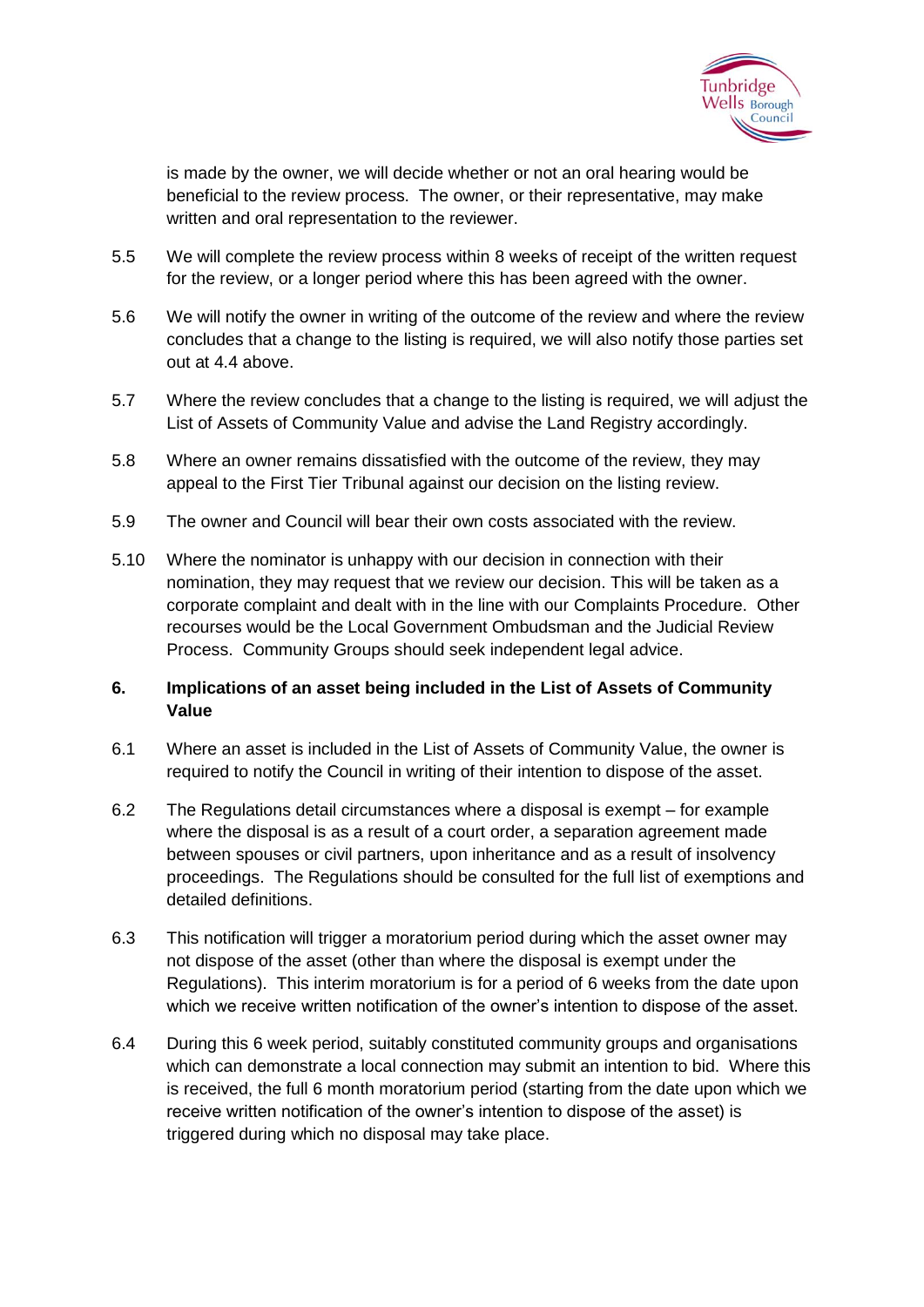

- 6.5 This 6 month period is intended to enable the community group or organisation to prepare to be able to submit a bid to the owner to purchase the asset. The sale takes place under normal market conditions. There is no obligation for the group to make a bid and the group has no rights of purchase over other potential buyers. The owner is under no obligation to sell the asset to the community group or any other person. If the owner decides to sell to the community group, they may do so within the 6 month moratorium period.
- 6.6 If after the 6 month moratorium period the community group has not successfully bought the property, a further 12 month protection period is triggered (the total 18 month period commencing on the day upon we received written notification of the owner's intention to dispose of the asset). During this protection period the asset may be sold by the owner on the open market without the risk of any further moratorium period being triggered.
- 6.7 If any land included in the List of Assets of Community Value which is unregistered becomes registered for the first time (because of a disposal, mortgaging or voluntary registration), the owner or new owner must notify the Council as soon as is practicable.

# **7. Procedure where an owner wishes to dispose of an asset included in the List of Assets of Community Value**

- 7.1 Where an owner wishes to dispose of an asset which is included in the List of Assets of Community Value, they must notify the Council in writing of their intention to do so.
- 7.2 The notification should be sent to:

Economic Development Team

Tunbridge Wells Borough Council

Town Hall

Tunbridge Wells TN1 1RS

- 7.3 We will usually acknowledge receipt of the notification within 5 working days, confirming the dates upon which the interim moratorium took effect and when this period will end.
- 7.4 The List of Assets of Community Value will be updated to show that we have received notice of an intention to dispose of the asset, together with the date of that notification and the resulting interim and full moratorium periods and the protected period.
- 7.5 We will notify the nominator in writing that we have received notice of an intention to dispose of the asset and will publish details in the area where the asset is situated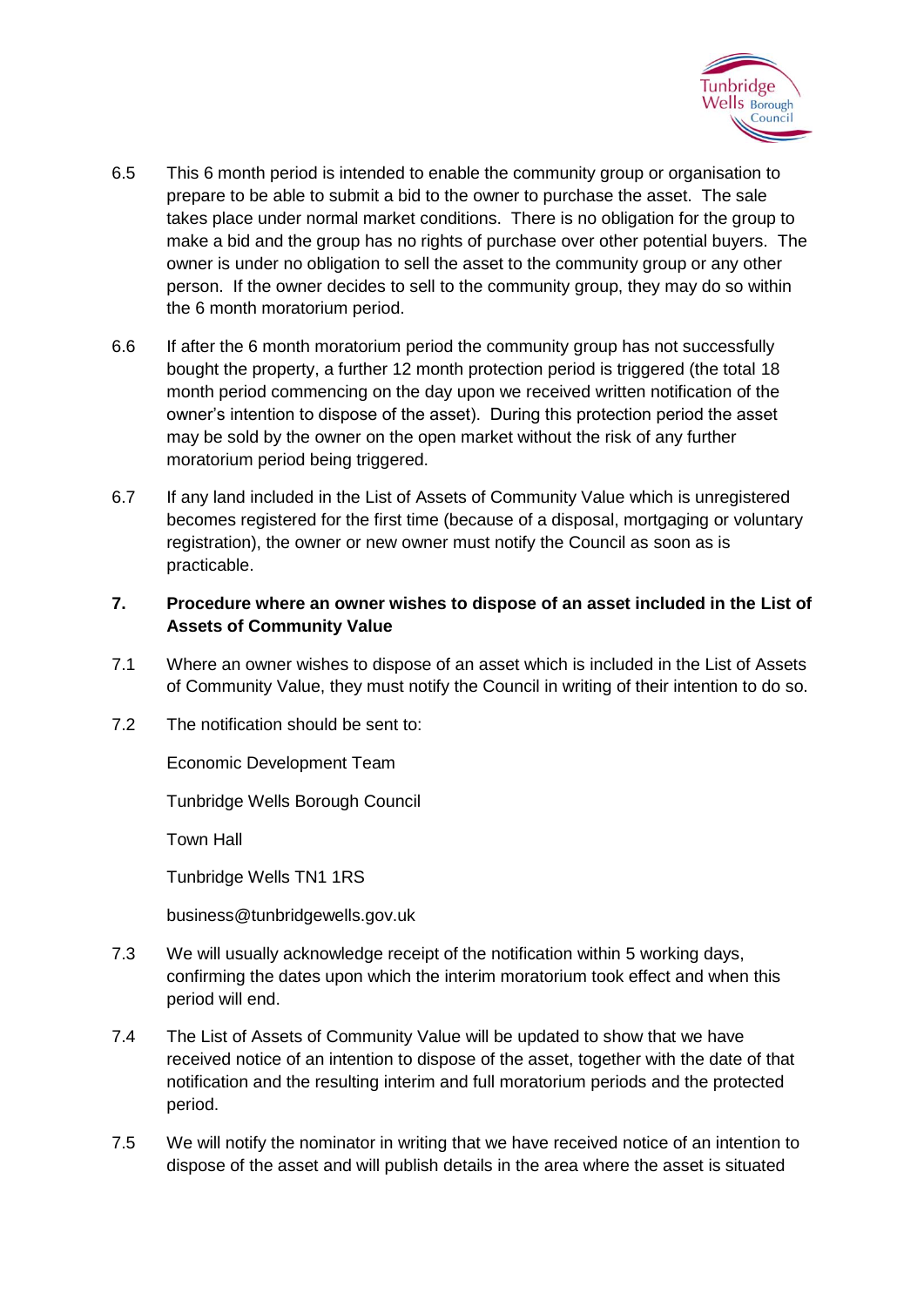

- 7.6 An intention to bid may only be submitted by a suitably constituted `community interest group' which can demonstrate a local connection as set out at 1.2 above. Unincorporated organisations and neighbourhood forums are excluded. The Regulations provide a full definition of `community interest group' for the purpose of the Community Right to Bid legislation.
- 7.7 The intention to bid should be submitted in writing together with evidence to support that the bid is being made by a suitably constituted `community interest group'.
- 7.8 The intention to bid should be sent to:

Economic Development Team

Tunbridge Wells Borough Council

Town Hall

Tunbridge Wells TN1 1RS

business@tunbridgewells.gov.uk

7.9 We will pass the intention to bid to the owner of the land, or inform them of the details, as soon as practically possible after receipt.

#### **8. Compensation**

- 8.1 The owner or former owner of an asset included in the List of Assets of Community Value is entitled to make a claim for compensation from Tunbridge Wells Borough Council in respect of incurred loss or expense in relation to the asset which would be likely not to have been incurred if the land had not been listed. The Regulations should be consulted for details of bodies which are not entitled to compensation.
- 8.2 Claims should be made in writing and be made within 13 weeks after the loss or expense was incurred or finished being incurred. Claims must state the amount of compensation being claimed for each part of the claim and be accompanied by supporting evidence.
- 8.3 Claims should be sent to:

Economic Development Team

Tunbridge Wells Borough Council

Town Hall

Tunbridge Wells TN1 1RS